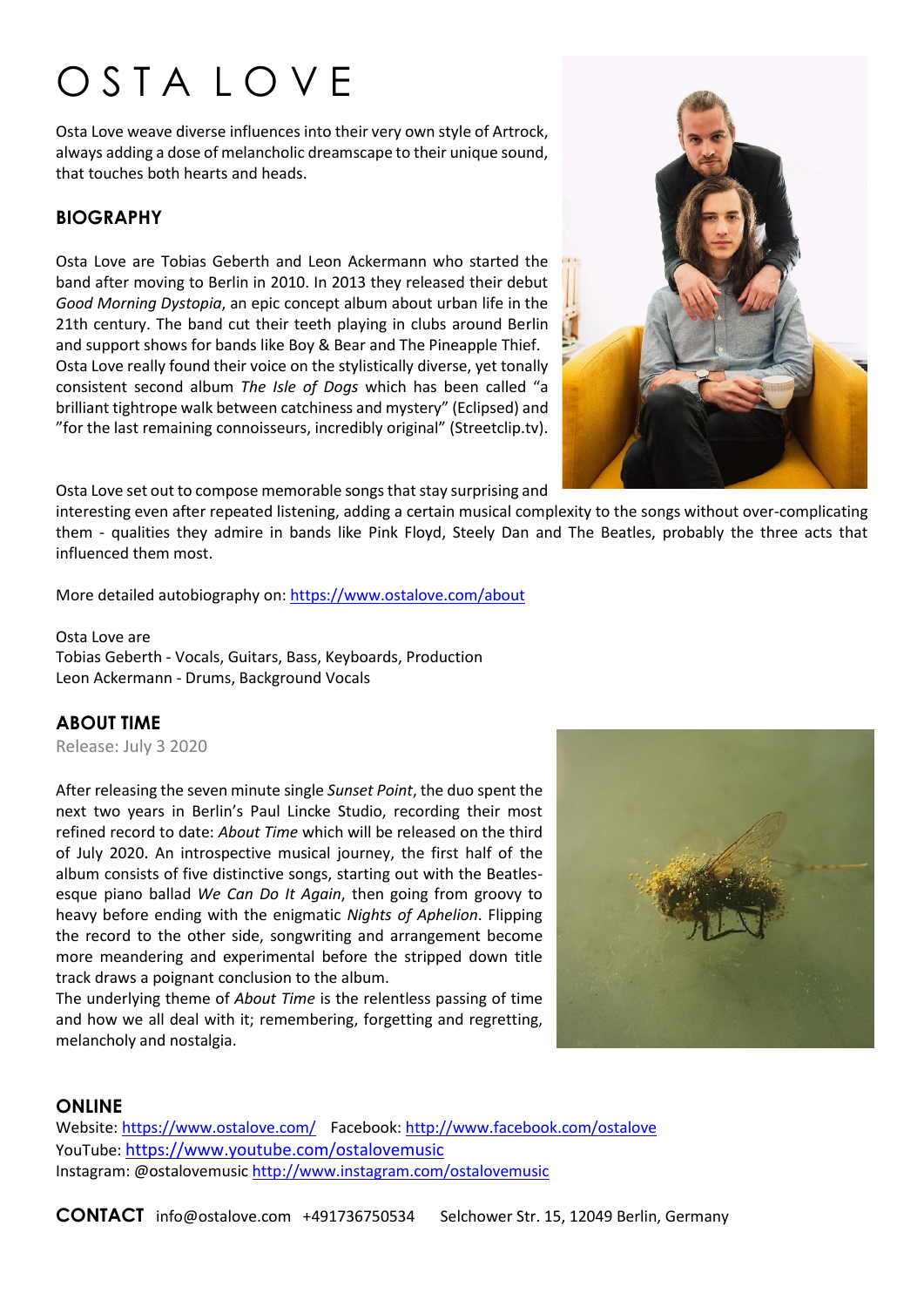# **THE ISLE OF DOGS**

Release: 11/27/2015

CD CD/DVD 5.1 Surround Special Edition Vinyl (incl. download code) Download/Streaming

After the dark concept-album *Good Morning Dystopia* the second record goes in different directions. The accessible and song-oriented compositions merge a wide range of influences to form a musical trip on rivers and oceans, through green hills and dark nights to the fictitious Isle of Dogs. The album closes with a sixteen-minute opus about a writer with writer's block.



- « A grand album that bests the band's debut » -The Prog Mind
- « A brilliant tightrope walk between catchiness and mystery » -Eclipsed
- « for the last remaining connoisseurs, incredibly original » -Streetclip.tv

# **REVIEWS**

#### **PRINT**

Good Times 06/2015, [Eclipsed 12/2015,](http://www.eclipsed.de/archiv/ausgaben/eclipsed-nr-176-12-2015-1-2016) Legacy #100, Indie Markt 01/16, Rock Hard #345, Müncher Merkur, Rocks, Doppelpunkt 06/15, SCHALL 02/2015, In.Music #91

#### **ONLINE**

[The Prog Mind](http://theprogmind.com/2015/11/13/osta-love-the-isle-of-dogs/) (USA)**,** [itdjents](http://www.itdjents.com/beyond-music/whats-the-sound-of-november-double-feature/) (Netherlands)**,** [StreetclipTV.de](http://www.streetclip.tv/magazine/details/reviews/article/osta-love-the-isle-of-dogs/)**,** Progradar (UK)**,** [Handwritten-Mag](http://www.handwritten-mag.de/osta-love-isle-of-the-dog-osta-love-recordjet-27-11-2015/)**,** [Babyblaue Seiten,](http://www.babyblaue-seiten.de/index.php?albumId=15465&content=review) [Entertaim.net](https://entertaimnet.wordpress.com/2015/11/30/osta-love-the-isle-of-dogs/)**,** [Clair & Obscur](http://clairetobscur.fr/osta-love-the-isle-of-dogs/) (France)**,** [Neoprog\(](http://neoprog.eu/critique/osta_love/the_isle_of_dogs)France)**,** Dutch Progressive Rock Page, [CD Tests,](http://www.cdtests.de/the-isle-of-dogs-von-osta-love-2015/) [Mix1,](http://www.mix1.de/music/osta-love/the-isle-of-dogs/) [Rock Area](http://www.rockarea.eu/articles.php?article_id=4344) (Poland)